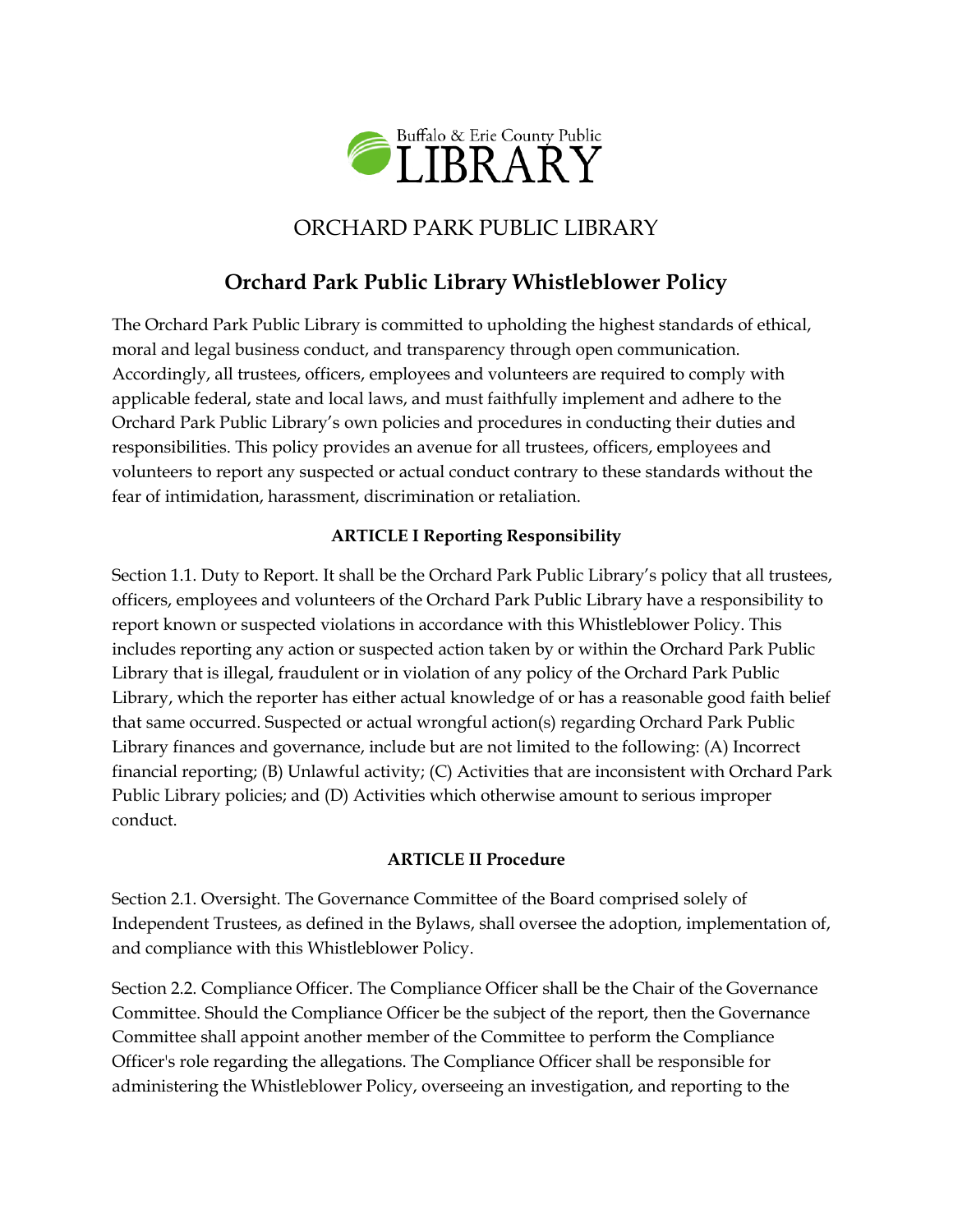Governance Committee. The Compliance Officer shall report to the Board at least annually on compliance activity.

Section 2.3. Reporting Violations. All reports should be made using the Whistleblower Reporting Form, attached as Appendix A, which will be available on Orchard Park Public Library website. Trustees, officers, employees and volunteers should promptly report alleged violations to the Compliance Officer. If reporter deems it inappropriate to file the report with the Compliance Officer, the report may be submitted to the President or Vice President of the Orchard Park Public Library Board of Trustees. Any such reports received by the President or Vice President of the Orchard Park Public Library Board of Trustees, or designee, including the completed Whistleblower Reporting Form shall be forwarded to the Governance Committee, subject to the restrictions of Section 2.2.

Section 2.4 Anonymous Reporting. With the exception of a person's report of his or her own violation, the reporter shall not be required to provide his or her name on said form. However, anonymous reports must include sufficient information, including but not limited to, the name of the person against whom the report is being made, the date of the incident, and a description of the incident, in order that an investigation can be conducted.

Section 2.5 Handling Reports. The Governance Committee shall provide the reporter a timely acknowledgement of receipt of the report, whether submitted in person or otherwise. All reports submitted will be placed on the agenda for the next scheduled meeting of the Governance Committee of Orchard Park Public Library Board of Trustees. An appropriate investigation will be undertaken by the Governance Committee, or legal counsel or other designee if deemed appropriate by the Governance Committee. A report summarizing the findings will be given to the reporter within 10 business days of the Governance Committee's meeting, if a name is provided on the Whistleblower Reporting Form. If more than 10 business days from the date of the Governance Committee's meeting are needed to complete a thorough investigation, the reporter will be notified in writing of an estimated date when the investigation will be completed.

Section 2.6. Results of Investigation. If the investigation establishes that a violation of law, external regulation or Orchard Park Public Library policy has occurred, then the Governance Committee shall determine the appropriate action based upon law and Orchard Park Public Library policy and make a recommendation to the Board. Civil or criminal prosecution will be pursued when warranted. If the investigation establishes that no violation of law, external regulation or Orchard Park Public Library policy has occurred, then the Governance Committee shall report to the Board its findings and determination. The investigation is closed when the Compliance Officer has deemed the investigation is complete and the Governance Committee has approved a recommendation for a resolution and/or corrective action to the Board

Section 2.7. Documentation. The Compliance Officer shall document the investigation and explain the rationale for any recommended resolution and/or corrective action. All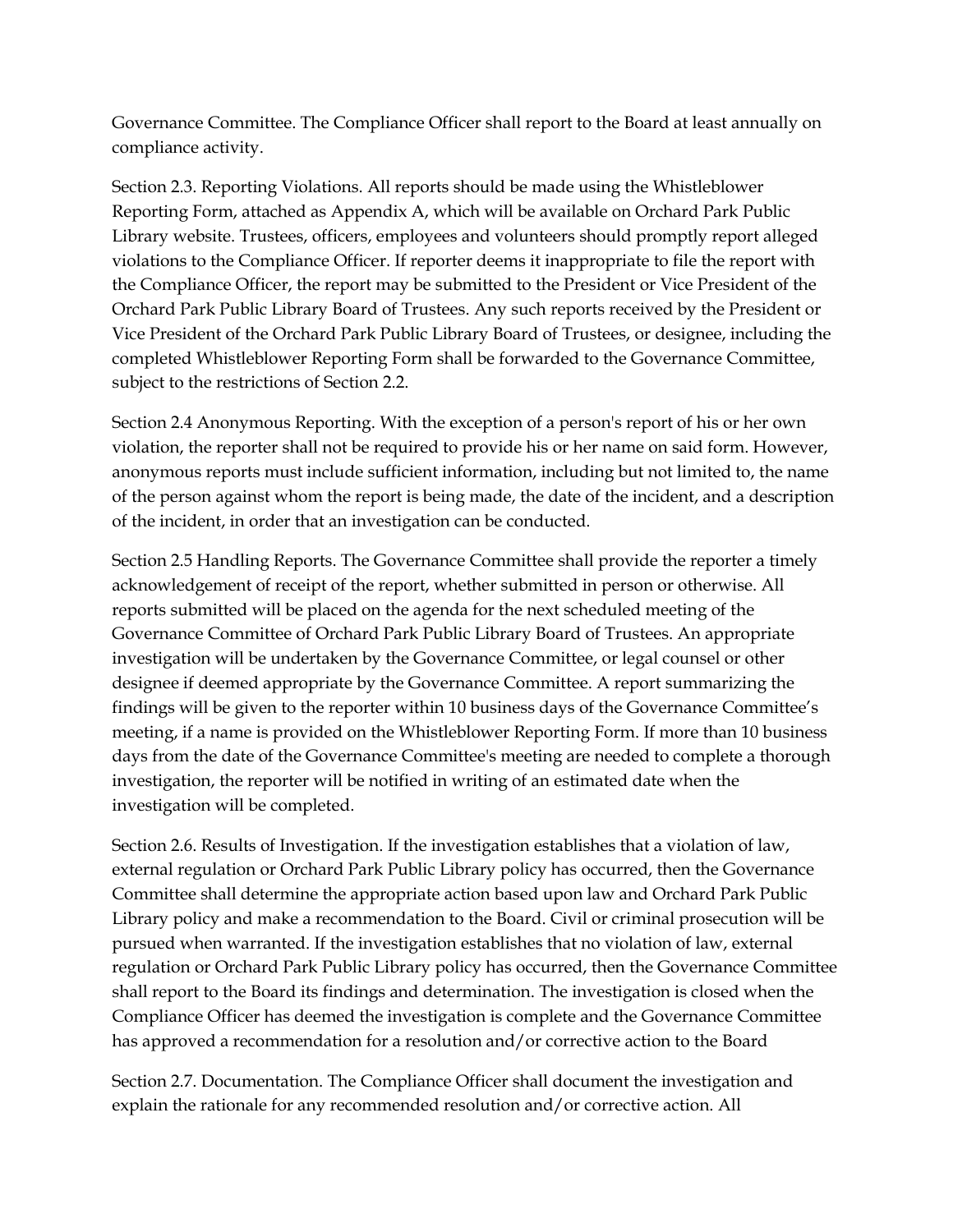documentation relating to the investigation, including the Whistleblower Reporting Form, and the resolution and/or corrective action taken shall remain in the Orchard Park Public Library's Governance Committee records for at least five years.

Section 2.8. Confidentiality. All violations or suspected violations may be submitted on a confidential or anonymous basis. Reports will be kept confidential to the extent possible, consistent with the need to conduct an adequate investigation and prevent or correct suspected action(s). The Compliance Officer shall disclose information relating to a report with those who have a need to know so that the Governance Committee can conduct an effective investigation and determine what action to take based on the results of any such investigation. In appropriate cases, the investigation documents will be shared with law enforcement personnel. Disclosure of reports to individuals not involved in the investigation shall be viewed as a serious disciplinary offense and may result in discipline, up to and including dismissal, termination or civil lawsuits.

Section 2.9. Protection against Retaliation. Any Orchard Park Public Library trustee, officer, employee or volunteer who reports a suspected or actual violation(s), in good faith shall not suffer intimidation, harassment, discrimination or other retaliation or, in the case of an employee, adverse employment action.

#### **ARTICLE III Regulations**

Section 3.1. Discipline for Retaliatory Conduct. Retaliation is a serious violation of this policy and should be reported immediately to the Chair of the Governance Committee of the Orchard Park Public Library Board of Trustees. Depending on the nature and seriousness of the offense, the Orchard Park Public Library will impose appropriate discipline against any trustee, officer or employee found to have engaged in any form of retaliatory conduct against an individual reporting suspected or actual wrongful action(s) in accordance with this policy, up to and including dismissal or termination, and referral to the New York State Board of Regents for possible removal of a Trustee, pursuant to New York State Education Law Section 226. Volunteers that engage in any such conduct will not be permitted to volunteer in Orchard Park Public Library activities.

Section 3.2. Good Faith Reporting. Any Orchard Park Public Library trustee, officer, employee or volunteer who files a report concerning a violation or suspected violation must do so in good faith and have reasonable grounds for believing the information in the report indicates a violation under this policy. The Orchard Park Public Library will impose appropriate discipline against any trustee, officer or employee found to have knowingly made a report/complaint in bad faith, up to and including dismissal or termination, and referral to the New York State Board of Regents for possible removal of a Trustee, pursuant to New York State Education Law section 226. This includes, but is not limited to, giving false information or making a report in retaliation. Volunteers that engage in any such conduct will not be permitted to volunteer in Orchard Park Public Library activities.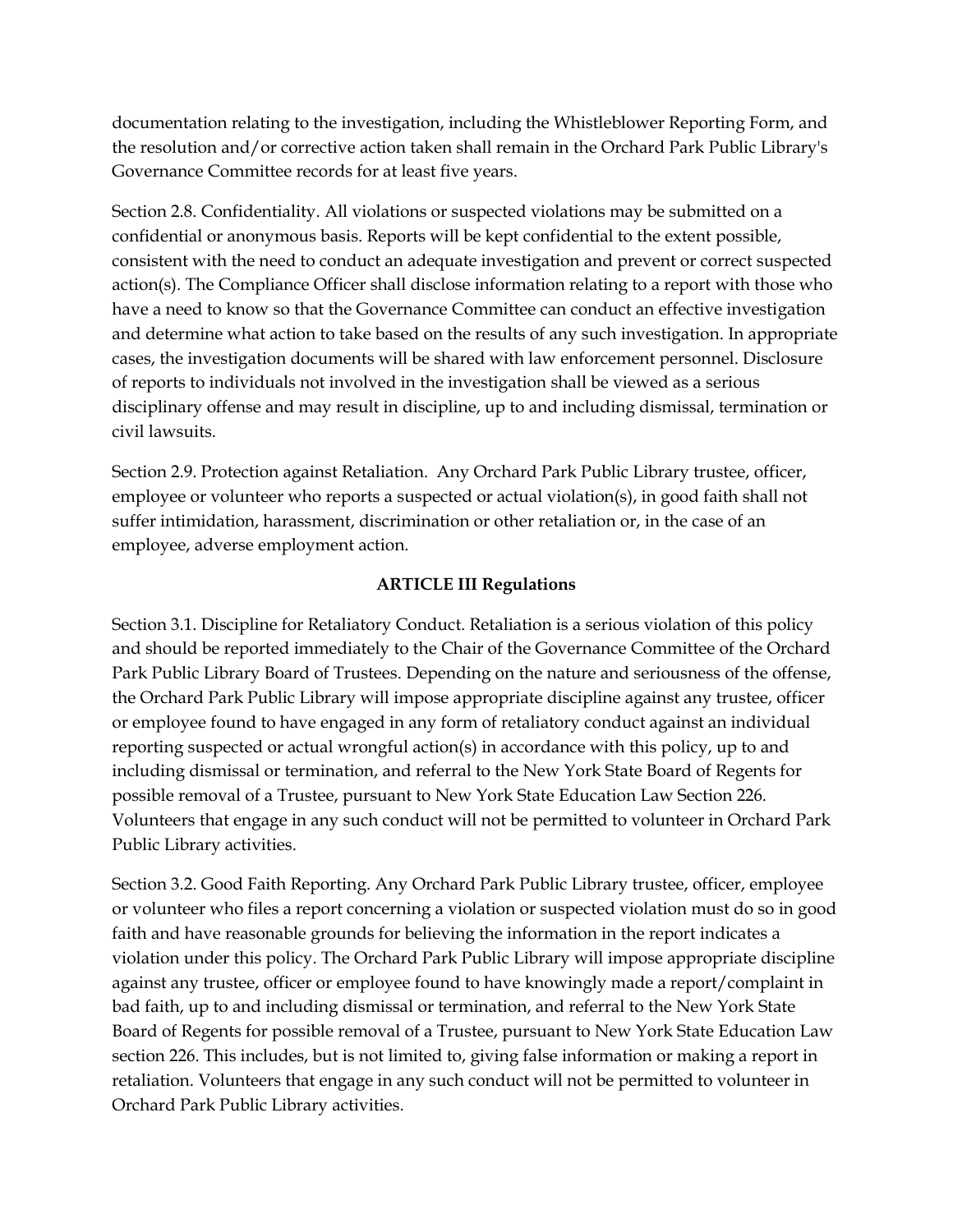#### **ARTICLE IV Applicability and Distribution of Policy**

This policy shall apply to all trustees, officers, employees, and volunteers of the Orchard Park Public Library. A copy of this Whistleblower Policy shall be made available to all trustees, officers, employees and to volunteers who provide substantial services to the Orchard Park Public Library via the Orchard Park Public Library's website or at the Orchard Park Public Library in a conspicuous location accessible to employees and volunteers.

Adopted by Orchard Park Public Library Board of Trustees at a public meeting March 19, 2019.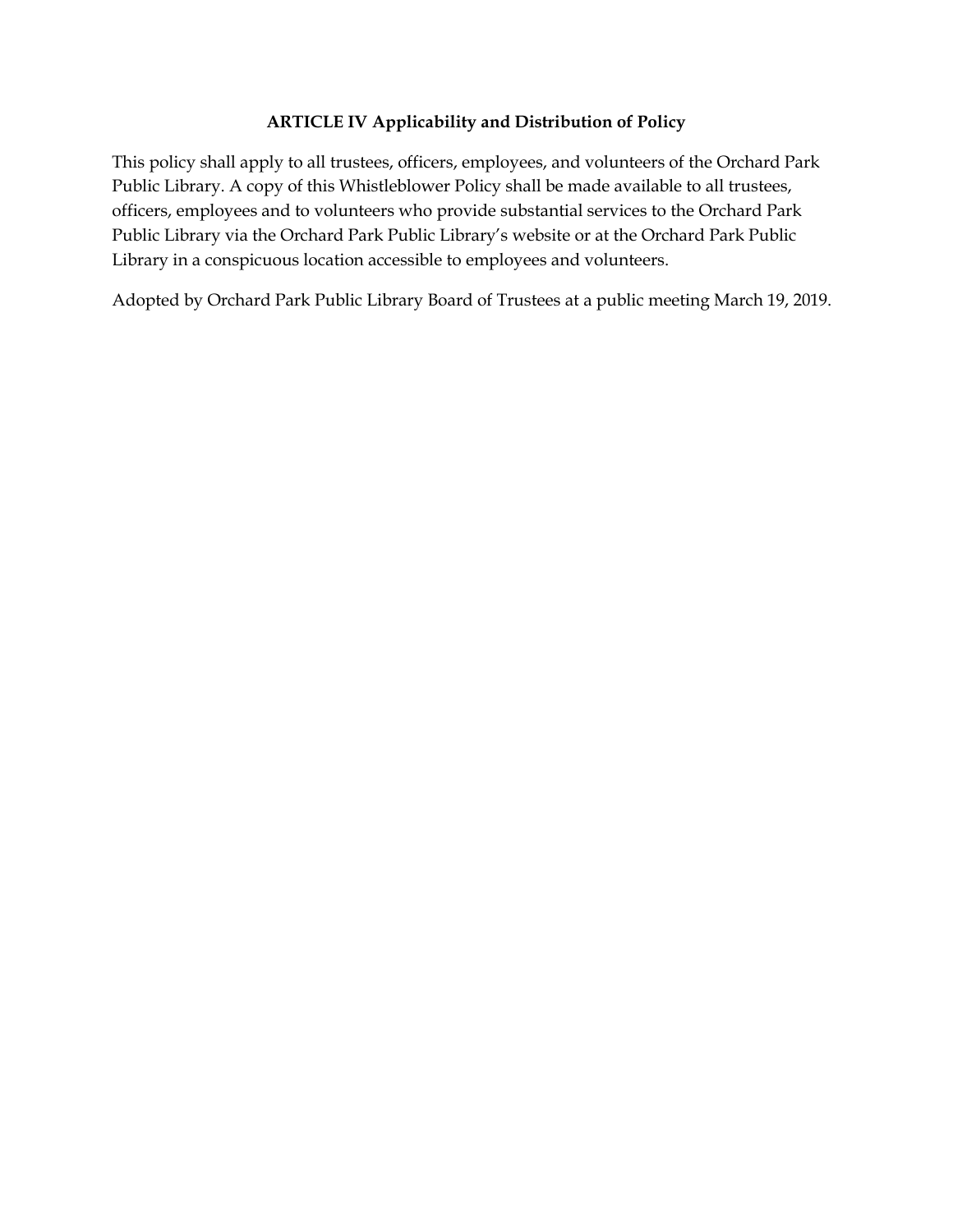

# **Orchard Park Public Library**

## **Appendix A**

## **WHISTLEBLOWER REPORTING FORM**

Date of Report: \_\_\_\_\_\_\_\_\_\_\_\_\_\_\_\_\_\_\_\_\_\_\_\_

# REPORTER'S CONTACT INFORMATION: *Not required if being submitted anonymously.* Name Position/Title Dept./Location Work # Home Address Home/Cell # Best time to reach you Email Preferable method of communication:

Person against whom the report of actual or suspected wrongful conduct is being made: *If more than one, please complete additional form(s).*

| Name                          | Position           |
|-------------------------------|--------------------|
| Dept/Location (if applicable) | Phone # (if known) |

| Witness(es) to actual or suspected wrongful conduct: Attach additional sheets if necessary. |                    |  |  |  |
|---------------------------------------------------------------------------------------------|--------------------|--|--|--|
| Name                                                                                        | Position           |  |  |  |
| Dept/Location (if applicable)                                                               | Phone # (if known) |  |  |  |
| Name                                                                                        | Position           |  |  |  |
| Dept/Location (if applicable)                                                               | Phone # (if known) |  |  |  |